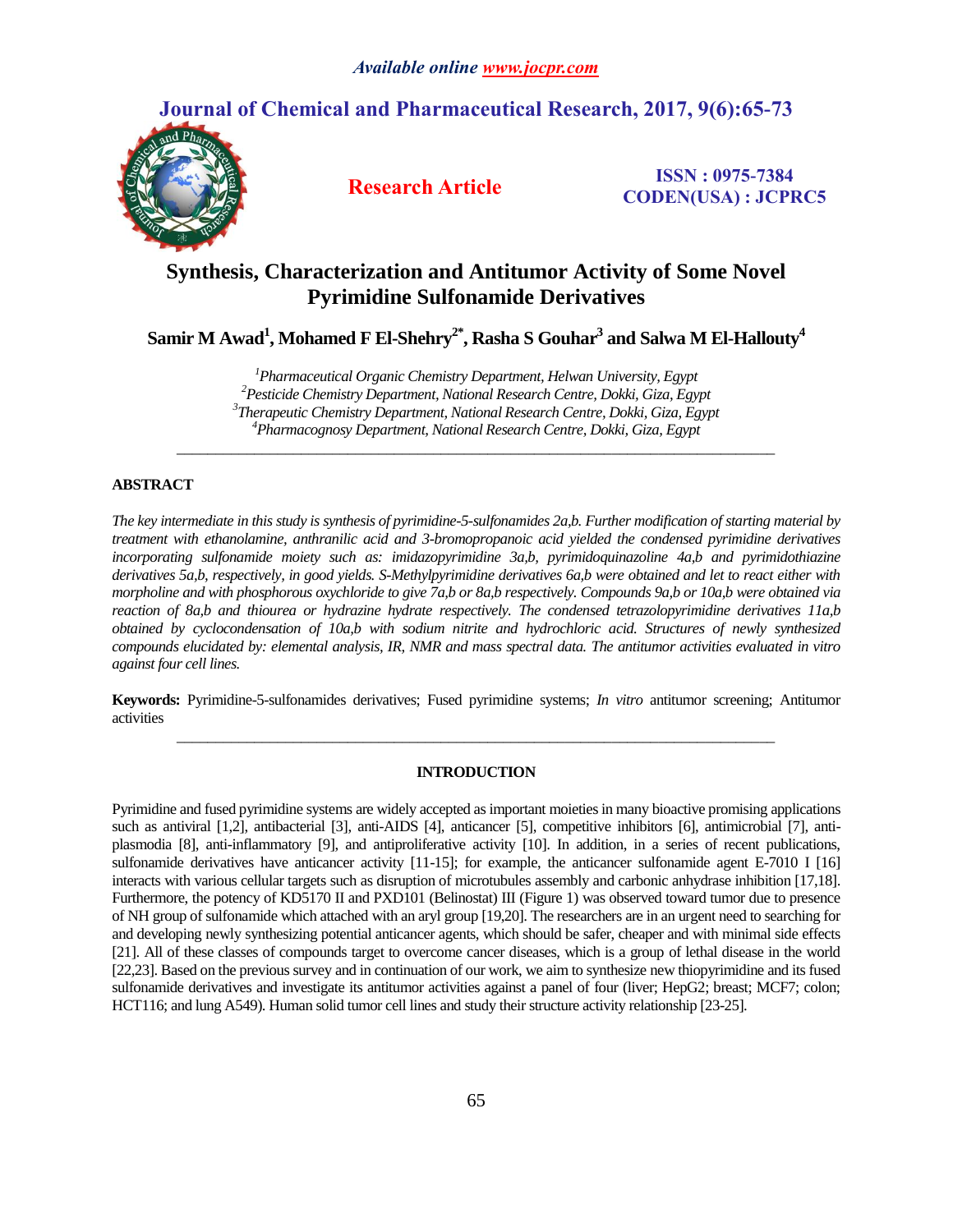

 $\mathcal{L}_\mathcal{L} = \mathcal{L}_\mathcal{L}$ 

**Figure 1: Anticancer drugs with sulfonamide structure**

# **EXPERIMENTAL SECTION**

All melting points were determined on a Gallenkamp melting point apparatus. The IR spectra were recorded on a Perkin Elmer 317 Grating IR spectrophotometer, using KBr pellets. The <sup>1</sup>H and <sup>13</sup>C NMR spectra were recorded in DMSO– $d_6$  as solvent on Varian Gemini NMR spectrometer at 300 MHz and 75 MHz, respectively, using TMS as internal standard. Chemical shifts are reported as δ values in ppm. Elemental analyses were carried out at the Microanalysis Laboratory, Cairo University, Cairo, Egypt. Giza, Egypt. TLC: Merck 0.2 mm silica gel 60 F154 anal aluminium plates. 4-Oxo-2-thioxo-1,2,3,4-tetrahydro pyrimidine-5-sulfonyl chloride **1**, was prepared according to the reported method [23].

# **General Procedure for the Synthesis of Compounds (2a,b)**

A mixture of pyrimidine sulfonyl chloride **1** (1 mmol) and a proper amine (1 mmol) namely p-anisidine or 2-nitroaniline in absolute ethanol (10 mL) and pyridine (2 mmol) was heated under reflux for 12 h. The reaction mixture was poured into crushed ice in small portions while stirring. A colored solid mass separated out, which was filtered, washed with water and crystallized from DMF/water (10 mL, 4:1, v/v).

#### **N-(4-Methoxyphenyl)-4-oxo-2-thioxo-1,2,3,4-tetrahydropyrimidine-5-sulfonamide (2a):**

Yellowish crystals; Yield (241 mg, 77%); mp 263-265°C; IR (KBr):  $v_{max}$ 3320-3140 (3NH), 1690 (CO), 1340 (S=O) cm<sup>-1</sup>; <sup>1</sup>H NMR (300 MHz, DMSO-d6): δ 3.90 (s, 3H, OCH3), 7.21, 7.53 (dd, 4H, Ar-H), 8.10 (s, 1H, pyrimidine H), 8.20 (s, 1H, NH, D<sub>2</sub>O-exchangeable), 11.01, 11.50 (2s, 2H, 2NH, D<sub>2</sub>O-exchangeable) ppm; <sup>13</sup>C NMR (75 MHz, DMSO-d<sub>6</sub>): δ 177.1, 159.6, 157.4, 154.1, 132.2, 124.0, 123.9, 117.5, 117.1, 117.0, 54.4 ppm. MS: m/z 313 [M<sup>+</sup>]; Anal. Calcd for C<sub>11</sub>H<sub>11</sub>N<sub>3</sub>O<sub>4</sub>S<sub>2</sub>: C, 42.16; H, 3.54; N, 13.41. Found: C, 42.25; H, 3.46; N, 13.27.

### **N-(2-Nitrophenyl)-4-oxo-2-thioxo-1,2,3,4-tetrahydropyrimidine-5-sulfonamide (2b):**

Yellow solid; Yield (246 mg, 75%); mp 285-287°C; IR (KBr):  $v_{max}$  3325-3170 (3NH), 1687 (CO), 1348 (S=O) cm<sup>-1</sup>; <sup>1</sup>H NMR (300 MHz, DMSO-d<sub>6</sub>): δ 7.40-7.83 (m, 4H, Ar-H), 8.16 (s, 1H, pyrimidine H), 8.22 (s, 1H, NH, D<sub>2</sub>O-exchangeable), 11.10, 11.81 (2s, 2H, 2NH, D2O-exchangeable) ppm; <sup>13</sup>C NMR (75 MHz, DMSO-d6): δ 176.2, 159.8, 153.7, 138.2, 134.9, 134.1, 127.2, 124.8, 119.2, 117.3 ppm. MS: m/z 328 [M<sup>+</sup>]; Anal. Calcd for C<sub>10</sub>H<sub>8</sub>N<sub>4</sub>O<sub>5</sub>S<sub>2</sub>: C, 36.58; H, 2.46; N, 17.06. Found: C, 36.47; H, 2.37; N, 17.14.

# **General Procedure for the Synthesis of Compounds (3a, b)**

A mixture of **2a** (1 mmol) or **2b** (1 mmol), ethanolamine (3 mL) in isopropyl alcohol (10 mL) was reflux for 10 h. After cooling, the reaction mixture was poured gradually with stirring on the crushed ice (about 50 g), the solid formed was filtered off, washed with water, dried and crystallized from butanol.

#### **N-(4-Methoxyphenyl)-5-oxo-1,2,3,5-tetrahydroimidazo[1,2-a]pyrimidine-6-sulfonamide (3a):**

White solid; Yield (235 mg, 73%); mp 256-258°C; IR (KBr):  $v_{max}$ 3250, 3175 (2NH), 1695 (CO), 1343 (S=O) cm<sup>-1</sup>; <sup>1</sup>H NMR (300 MHz, DMSO-d6): δ 2.90-3.14 (m, 2H, CH2), 3.10-3.36 (m, 2H, CH2), 3.90 (s, 3H, OCH3), 7.20, 7.55 (dd, 4H, Ar-H), 8.12 (s, 1H, pyrimidine H), 8.55 (s, 1H, NH, D<sub>2</sub>O-exchangeable), 10.50 (s, 1H, NH, D<sub>2</sub>O-exchangeable) ppm. MS: m/z 322 [M<sup>+</sup>]; Anal. Calcd for C<sub>13</sub>H<sub>14</sub>N<sub>4</sub>O<sub>4</sub>S: C, 48.44; H, 4.38; N, 17.38. Found: C, 48.31; H, 4.30; N, 17.30.

#### **N-(2-Nitrophenyl)-5-oxo-1,2,3,5-tetrahydroimidazo[1,2-a]pyrimidine-6-sulfonamide (3b):**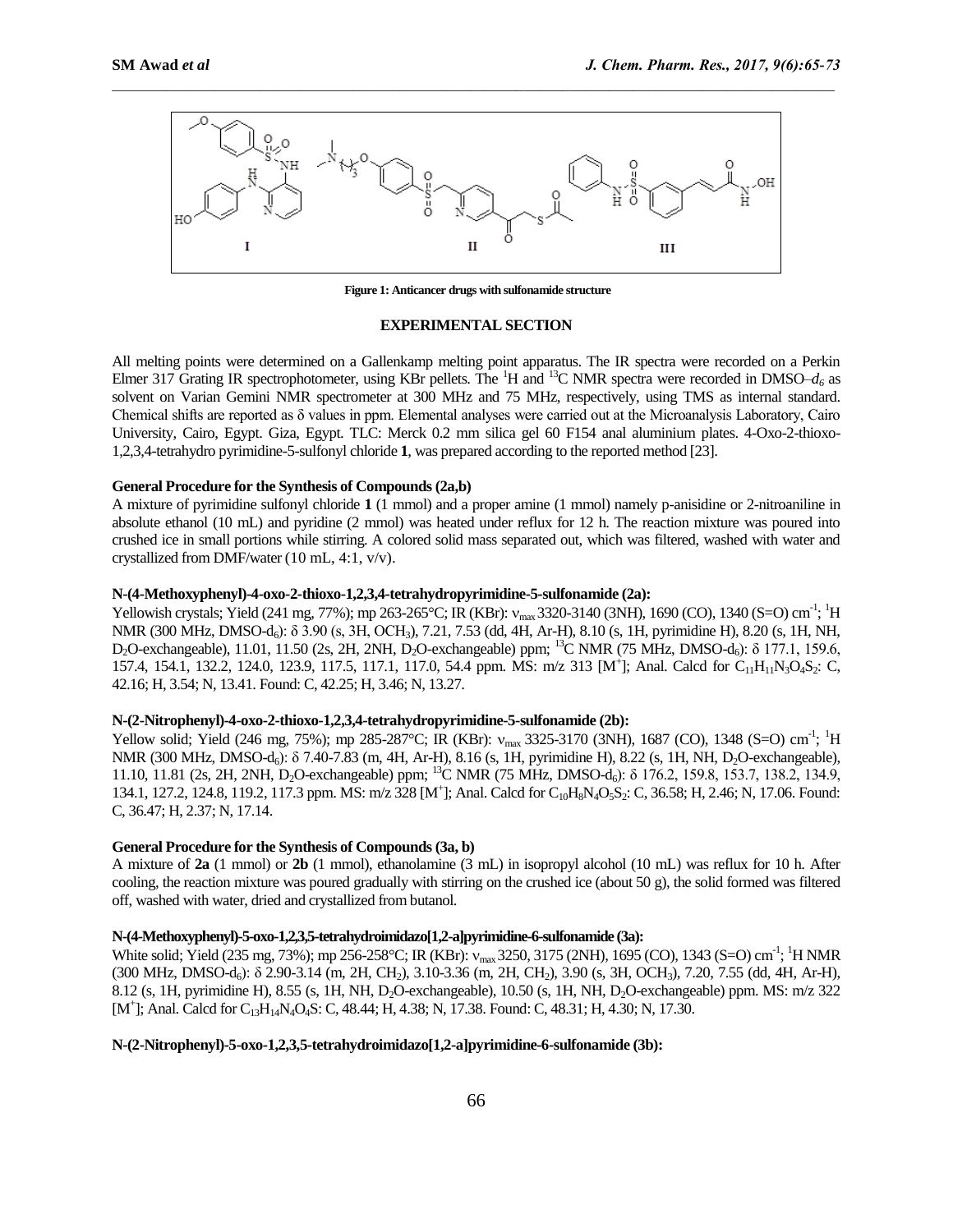White solid; Yield (226 mg, 67%); mp 287-289°C; IR (KBr): v<sub>max</sub> 3270, 3170 (2NH), 1690 (CO), 1346 (S=O) cm<sup>-1</sup>; <sup>1</sup>H NMR (300 MHz, DMSO-d<sub>6</sub>): δ 2.93-3.23 (m, 2H, CH<sub>2</sub>), 3.20-3.44 (m, 2H, CH<sub>2</sub>), 7.30-7.65 (m, 4H, Ar-H), 8.21 (s, 1H, pyrimidine H), 8.34 (s, 1H, NH, D<sub>2</sub>O-exchangeable), 10.77 (s, 1H, NH, D<sub>2</sub>O-exchangeable) ppm. MS: m/z 337 [M<sup>+</sup>]; Anal. Calcd for  $C_{12}H_{11}N_5O_5S$ : C, 42.73; H, 3.29; N, 20.76. Found: C, 42.61; H, 3.20; N, 20.84.

 $\mathcal{L}_\mathcal{L} = \mathcal{L}_\mathcal{L}$ 

### **General Procedure for the Synthesis of Compounds (4a, b)**

A mixture of **2a** (1 mmol) or **2b** (1 mmol) and anthranilic acid (1 mmol) in sodium ethoxide (Na, 2 mmol in 10 mL absolute ethanol) was heated under reflux for 8 h. After cooling, the reaction mixture was poured into acidic ice water and neutralized with HCl (pH ~ 7). The solid was filtered off, washed with water, dried and crystallized from DMF.

## **N-(4-Methoxyphenyl)-4,6-dioxo-6,11-dihydro-4H-pyrimido[2,1-b]quinazoline-3-sulfonamide(4a):**

White solid; Yield (243 mg, 61%); mp 302-304°C; IR (KBr): v<sub>max</sub> 3200, 3100 (2NH), 1718, 1695 (2CO), 1601 (C=N), 1340 (S=O) cm<sup>-1</sup>; <sup>1</sup>H NMR (300 MHz, DMSO-d<sub>6</sub>): δ 4.10 (s, 3H, OCH<sub>3</sub>), 7.11-7.51 (m, 8H, Ar-H), 8.20 (s, 1H, pyrimidine H), 8.55 (s, 1H, NH, D<sub>2</sub>O-exchangeable), 10.50 (s, 1H, NH, D<sub>2</sub>O-exchangeable) ppm. MS: m/z 398 [M<sup>+</sup>]; Anal. Calcd for  $C_{18}H_{14}N_4O_5S$ : C, 54.27; H, 3.54; N, 14.06. Found: C, 54.34; H, 3.47; N, 14.14.

### **N-(2-Nitrophenyl)-4,6-dioxo-6,11-dihydro-4H-pyrimido[2,1-b]quinazoline-3-sulfonamide (4b):**

White solid; Yield (289 mg, 70%); mp 290-292°C; IR (KBr): v<sub>max</sub> 3220-3110 (2NH), 1720, 1690 (2CO), 1603 (C=N), 1349  $(S=O)$  cm<sup>-1</sup>; <sup>1</sup>H NMR (300 MHz, DMSO-d<sub>6</sub>): δ 7.20-7.76 (m, 8H, Ar-H), 8.10 (s, 1H, pyrimidine H), 8.54 (s, 1H, NH, D<sub>2</sub>Oexchangeable), 10.73 (s, 1H, 1NH, D<sub>2</sub>O-exchangeable) ppm. MS: m/z 413 [M<sup>+</sup>]; Anal. Calcd for C<sub>17</sub>H<sub>11</sub>N<sub>5</sub>O<sub>6</sub>S: C, 49.40; H, 2.68; N, 16.94. Found: C, 49.28; H, 2.59; N, 16.82.

### **General Procedure for the Synthesis of Compounds (5a, b)**

A mixture of 2a (1 mmol) or 2b (1 mmol),  $\beta$ -bromopropanic acid (1 mmol), anhydrous sodium acetate (0.3 g) and acetic anhydride (1 mL) in glacial acetic acid (10 mL) was reflux for 2 h. After cooling, the reaction mixture was poured gradually with stirring on the crushed ice (about 30 gm) after the completion of the reaction monitored by TLC. The solid formed was filtered off, washed with water, dried and crystallized from DMF/water (10 mL, 4:1, v/v).

## **N-(4-Methoxyphenyl)-4,6-dioxo-2,3,4,6-tetrahydropyrimido[2,1-b][1,3]thiazine-7-sulfonamide(5a):**

White solid; Yield (268 mg, 73%); mp 220-222°C; IR (KBr): v<sub>max</sub> 3222 (NH), 1720, 1690 (2CO), 1602 (C=N), 1340 (S=O) cm<sup>-1</sup>; <sup>1</sup>H NMR (300 MHz, DMSO-d<sub>6</sub>): δ 2.89 (t, 2H, CH<sub>2</sub>), 3.20 (t, 2H, CH<sub>2</sub>), 4.13 (s, 3H, OCH<sub>3</sub>), 7.20, 7.54 (dd, 4H, Ar-H), 8.20 (s, 1H, pyrimidine H), 10.52 (br, 1H, NH, D<sub>2</sub>O-exchangeable) ppm; <sup>13</sup>C NMR (75 MHz, DMSO-d<sub>6</sub>): δ 166.8, 165.2, 157.5, 156.4, 154.2, 154.0, 125.2, 124.3, 119.6, 118.2, 117.2, 55.4, 35.6, 26.7 ppm. MS: m/z 367 [M<sup>+</sup> ]; Anal. Calcd for  $C_{14}H_{13}N_3O_5S_2$ : C, 45.77; H, 3.57; N, 11.44. Found: C, 45.65; H, 3.50; N, 11.56.

# **N-(2-Nitrophenyl)-4,6-dioxo-2,3,4,6-tetrahydropyrimido[2,1-b][1,3]thiazine-7-sulfonamide(5b):**

White solid; Yield (264 mg, 69%); mp 233-222°C; IR (KBr): v<sub>max</sub> 3220 (NH), 1715, 1690 (2CO), 1602 (C=N), 1347 (S=O) cm<sup>-1</sup>; <sup>1</sup>H NMR (300 MHz, DMSO-d<sub>6</sub>): δ 2.74 (t, 2H, CH<sub>2</sub>), 3.14 (t, 2H, CH<sub>2</sub>), 7.30-7.63 (m, 4H, Ar-H), 8.12 (s, 1H, pyrimidine H), 10.70 (br, 1H, NH, D<sub>2</sub>O-exchangeable) ppm. MS: m/z 382 [M<sup>+</sup>]; Anal. Calcd for C<sub>13</sub>H<sub>10</sub>N<sub>4</sub>O<sub>6</sub>S<sub>2</sub>: C, 40.83; H, 2.64; N, 14.65. Found: C, 40.76; H, 2.73; N, 14.57.

### **General Procedure for the Synthesis of Compounds (6a, b)**

To a solution of **2a** (1 mmol) or **2b** (1 mmol), in sodium ethoxide (Na, 4 mmol in 10 mL absolute ethanol), methyl iodide (1 mmol) was added and refluxed for 3 h. The reaction mixture was cooled and poured on the crushed ice (about 30 g), the solid formed was filtered off, washed with water, dried and crystallized from butanol.

### **N-(4-Methoxyphenyl)-2-(methylthio)-6-oxo-1,6-dihydropyrimidine-5-sulfonamide (6a):**

Pal yellow crystals; Yield (186 mg, 57%); mp 268-270°C; IR (KBr): v<sub>max</sub> 3220, 3150 (2 NH), 1685 (CO), 1342 (S=O) cm<sup>-1</sup>; <sup>1</sup>H NMR (300 MHz, DMSO-d<sub>6</sub>): δ 1.70 (s, 3H, CH<sub>3</sub>), 4.1 (s, 3H, OCH<sub>3</sub>), 7.21, 7.55 (dd, 4H, Ar-H), 8.32 (s, 1H, pyrimidine H), 10.20 (s, 1H, NH, D<sub>2</sub>O-exchangeable), 10.51 (s, 1H, NH, D<sub>2</sub>O-exchangeable) ppm; <sup>13</sup>C NMR (75 MHz, DMSO-d<sub>6</sub>): δ 169.3, 166.5, 157.0, 154.6, 132.4, 126.1, 125.5, 121.7, 117.3, 117.0, 55.4, 17.3 ppm. MS: m/z 327 [M<sup>+</sup> ]; Anal. Calcd for  $C_{12}H_{13}N_3O_4S_2$ : C, 44.02; H, 4.00; N, 12.84. Found: C, 44.13; H, 4.09; N, 12.76.

# **2-(Methylthio)-N-(2-nitrophenyl)-6-oxo-1,6-dihydropyrimidine-5-sulfonamide (6b):**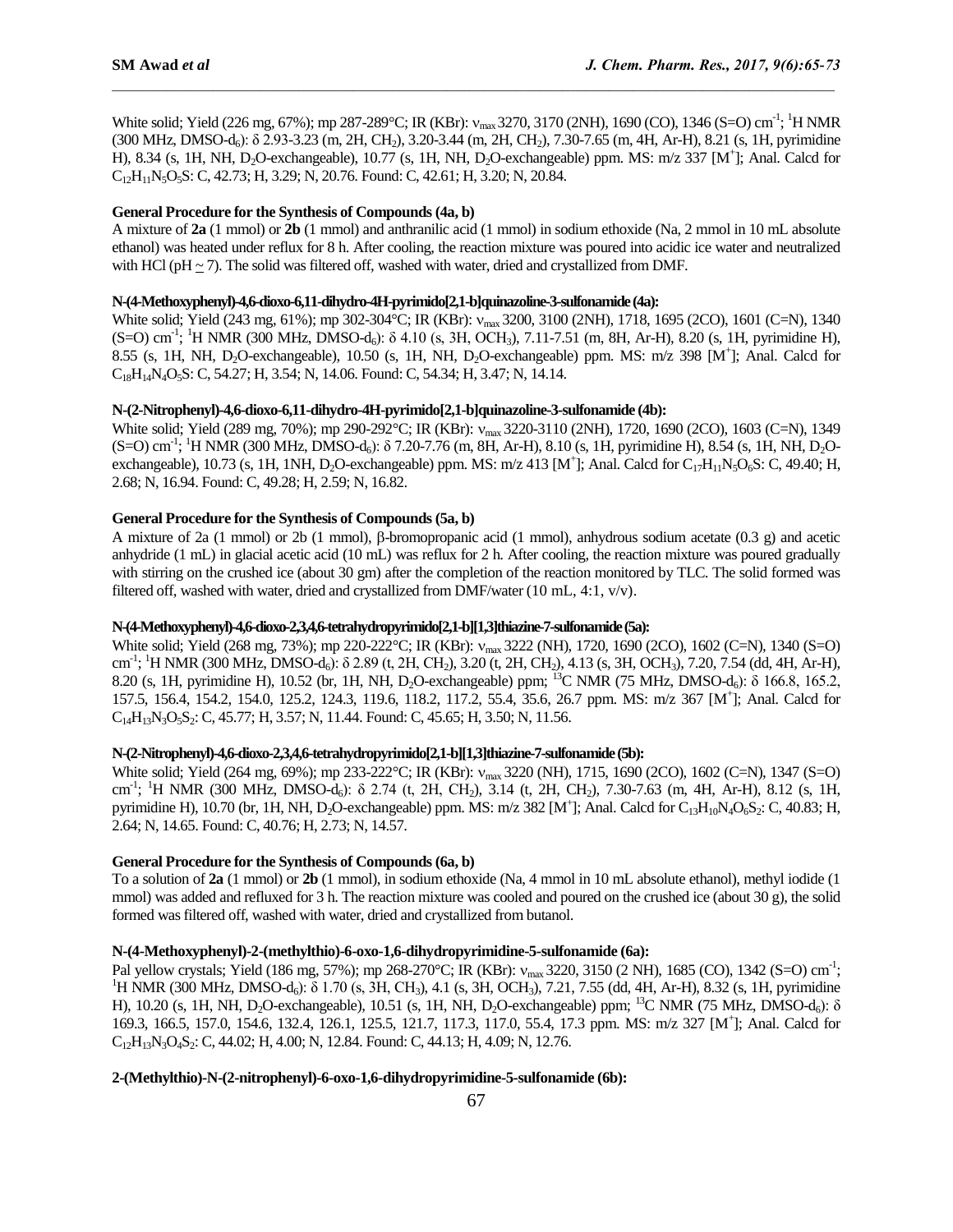Yellow crystals; Yield (212 mg, 62%); mp 257-259°C; IR (KBr):  $v_{max}$  3230, 3170 (2NH), 1690 (CO), 1345(S=O) cm<sup>-1</sup>; <sup>1</sup>H NMR (300 MHz, DMSO-d<sub>6</sub>): δ 1.85 (s, 3H, CH<sub>3</sub>), 7.31-7.86 (m, 4H, Ar-H), 8.20 (s, 1H, pyrimidine H), 10.31 (s, 1H, NH,  $D_2O$ -exchangeable), 10.72 (s, 1H, NH,  $D_2O$ -exchangeable) ppm. MS: m/z 342 [M<sup>+</sup>]; Anal. Calcd for C<sub>11</sub>H<sub>10</sub>N<sub>4</sub>O<sub>5</sub>S<sub>2</sub>: C, 38.59; H, 2.94; N, 16.37. Found: C, 38.71; H, 2.88; N, 16.46.

 $\mathcal{L}_\mathcal{L} = \mathcal{L}_\mathcal{L}$ 

# **General Procedure for the Synthesis of Compounds (7a, b)**

A mixture of 6a or 6b (1 mmol) with morpholine (5 mmol) in methanol (10 mL) was reflux for 15 h. After cooling, the isolated product was filtered off, washed with water, dried and crystallized from DMF.

### **N-(4-Methoxyphenyl)-2-morpholino-6-oxo-1,6-dihydropyrimidine-5-sulfonamide (7a):**

Brownish crystals; Yield (220 mg, 60%); mp 298-300°C; IR (KBr): v<sub>max</sub> 3250, 3120 (2NH), 1685 (CO), 1340 (S=O) 1220 (C-O) cm<sup>-1</sup>; <sup>1</sup>H NMR (300 MHz, DMSO-d<sub>6</sub>): δ 2.90-3.71 (m, 8H, 4 x CH<sub>2</sub>), 4.10 (s, 3H, OCH<sub>3</sub>), 7.22, 7.57 (dd, 4H, Ar-H), 8.21 (s, 1H, pyrimidine H), 10.22 (s, 1H, NH, D2O-exchangeable), 10.50 (s, 1H, NH, D2O-exchangeable) ppm. MS: m/z 366 [M<sup>+</sup>]; Anal. Calcd for C<sub>15</sub>H<sub>18</sub>N<sub>4</sub>O<sub>5</sub>S: C, 49.17; H, 4.95; N, 15.29. Found: C, 49.29; H, 4.85; N, 15.36.

### **2-Morpholino-N-(2-nitrophenyl)-6-oxo-1,6-dihydropyrimidine-5-sulfonamide (7b):**

Brownish crystals; Yield (213 mg, 56%); mp 278-280°C; IR (KBr): v<sub>max</sub> 3260, 3150 (2NH), 1690 (CO), 1343 (S=O) 1220 (C-O) cm<sup>-1</sup>; <sup>1</sup>H NMR (300 MHz, DMSO-d<sub>6</sub>): δ 2.80-3.73 (m, 8H, 4 x CH<sub>2</sub>), 7.31-7.60 (m, 4H, Ar-H), 8.15 (s, 1H, pyrimidine H), 10.30 (s, 1H, NH, D<sub>2</sub>O-exchangeable), 10.52 (s, 1H, NH, D<sub>2</sub>O-exchangeable) ppm; <sup>13</sup>C NMR (75 MHz, DMSO-d<sub>6</sub>): δ 167.3, 165.2, 155.4, 137.9, 136.4, 133.2, 127.8, 125.1,124.3, 120.0, 66.4, 66.3, 46.9, 46.7 ppm. MS: m/z 381 [M<sup>+</sup> ]; Anal. Calcd for  $C_{14}H_{15}N_5O_6S$ : C, 44.09; H, 3.96; N, 18.36. Found: C, 44.20; H, 3.87; N, 18.22.

# **General Procedure for the Synthesis of Compounds (8a, b)**

A mixture of 7a or 7b (1 mmol),  $POCl_3$  (5 mmol) and  $PCl_5$  (1.5 mmol) was refluxed for 5 h. The reaction mixture was cooled and poured gradually on the crushed ice (about 50 g), the solid formed was filtered off, washed with water, dried and crystallized from DMF/water (5 mL, 4:1, v/v).

### **4-Chloro-N-(4-methoxyphenyl)-2-(methylthio)pyrimidine-5-sulfonamide (8a):**

Brownish crystals; Yield (245 mg, 71%); mp 271-273°C; IR (KBr): v<sub>max</sub> 3320 (NH), 1344 (S=O), 1600 (C=N) cm<sup>-1</sup>; <sup>1</sup>H NMR (300 MHz, DMSO-d<sub>6</sub>): δ 1.78 (s, 3H, CH<sub>3</sub>), 3.90 (s, 3H, OCH<sub>3</sub>), 7.22, 7.47 (dd, 4H, Ar-H), 8.20 (s, 1H, pyrimidine H), 10.52 (br, 1H, NH, D<sub>2</sub>O-exchangeable) ppm. MS: m/z 345 [M<sup>+</sup>]; Anal. Calcd for C<sub>12</sub>H<sub>12</sub>ClN<sub>3</sub>O<sub>3</sub>S<sub>2</sub>: C, 41.68; H, 3.50; N, 12.15. Found: C, 41.84; H, 3.42; N, 12.27.

#### **4-Chloro-2-(methylthio)-N-(2-nitrophenyl)pyrimidine-5-sulfonamide (8b):**

Brownish crystals; Yield (192 mg, 74%); mp 253-255°C; IR (KBr):  $v_{max}$  3325 (NH), 1346 (S=O), 1600 (C=N) cm<sup>-1</sup>; <sup>1</sup>H NMR (300 MHz, DMSO-d<sub>6</sub>): δ 1.92 (s, 3H, CH<sub>3</sub>), 7.30-7.48 (m, 4H, Ar-H), 8.16 (s, 1H, pyrimidine H), 10.40 (br, 1H, NH,  $D_2O$ -exchangeable) ppm. MS: m/z 360 [M<sup>+</sup>]; Anal. Calcd for  $C_{11}H_9CN_4O_4S_2$ : C, 36.62; H, 2.51; N, 15.53. Found: C, 36.49; H, 2.59; N, 15.64.

### **General Procedure for the Synthesis of Compounds (9a, b)**

To a solution of chloropyrimidine 8a or 8b (1 mmol), in absolute ethanol (10 mL), thiourea (1.5 mmol) was refluxed for 10 h. The reaction mixture was cooled and poured onto cold water; the solid formed was filtered off, washed with water, dried and crystallized from DMF.

### **4-Mercapto-N-(4-methoxyphenyl)-2-(methylthio)pyrimidine-5-sulfonamide (9a):**

Yellow crystals; Yield (260 mg, 76%); mp 242-244°C; IR (KBr):  $v_{\text{max}}$  3320 (NH), 2320 (SH), 1340 (S=O), 1618 (C=N) cm<sup>-1</sup>; <sup>1</sup>H NMR (300 MHz, DMSO-d<sub>6</sub>): δ 1.83 (s, 3H, CH<sub>3</sub>), 4.15 (s, 3H, OCH<sub>3</sub>), 7.10 (s, 1H, SH), 7.32, 7.65 (dd, 4H, Ar-H), 8.26 (s, 1H, pyrimidine H), 10.40 (br, 1H, NH, D<sub>2</sub>O-exchangeable) ppm. MS: m/z 343 [M<sup>+</sup>]; Anal. Calcd for C<sub>12</sub>H<sub>13</sub>N<sub>3</sub>O<sub>3</sub>S<sub>3</sub>: C, 41.97; H, 3.82; N, 12.23. Found: C, 41.86; H, 3.75; N, 12.15.

#### **4-Mercapto-2-(methylthio)-N-(2-nitrophenyl)pyrimidine-5-sulfonamide (9b):**

Brownish crystals; Yield (236 mg, 66%); mp 283-285°C; IR (KBr): max 3318 (NH), 2321 (SH), 1342 (S=O), 1620 (C=N) cm<sup>-1</sup>; <sup>1</sup>H NMR (300 MHz, DMSO-d<sub>6</sub>): δ 1.85 (s, 3H, CH<sub>3</sub>), 7.12 (s, 1H, SH), 7.23-7.57 (m, 4H, Ar-H), 8.21 (s, 1H, pyrimidine H), 10.40 (br, 1H, NH, D<sub>2</sub>O-exchangeable) ppm; <sup>13</sup>C NMR (75 MHz, DMSO-d<sub>6</sub>): δ 176.3, 169.8, 152.6, 144.3,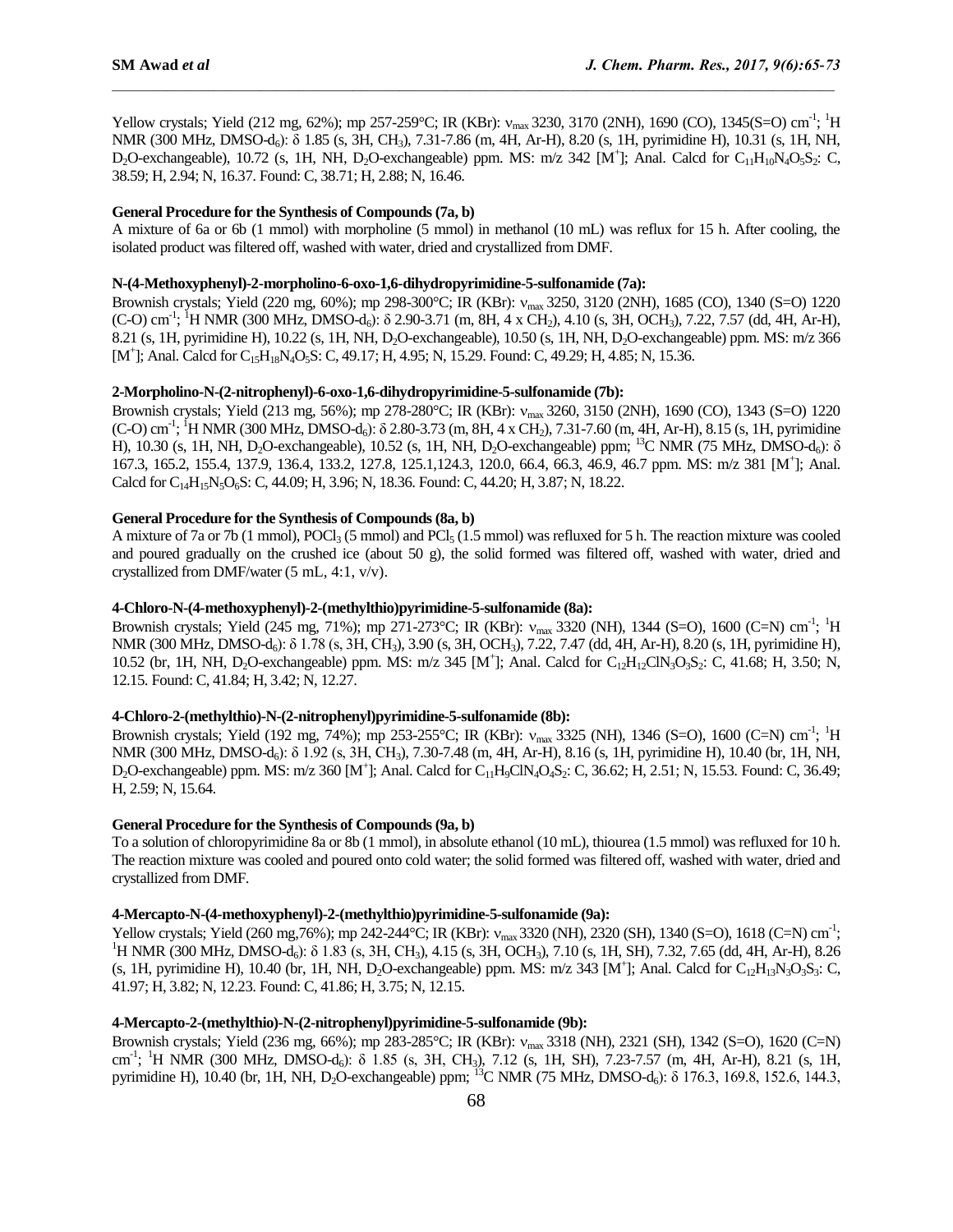139.7, 136.0, 130.1, 125.4, 124.7, 122.5, 14.8 ppm. MS: m/z 358 [M<sup>+</sup>]; Anal. Calcd for C<sub>11</sub>H<sub>10</sub>N<sub>4</sub>O<sub>4</sub>S<sub>3</sub>: C, 36.86; H, 2.81; N, 15.63. Found: C, 36.78; H, 2.75; N, 15.85.

 $\mathcal{L}_\mathcal{L} = \mathcal{L}_\mathcal{L}$ 

### **General Procedure for the Synthesis of Compounds (10a, b)**

A mixture of chloropyrimidine **8a** or **8b** (1 mmol) and hydrazine hydrate (0.5 mL) in butanol (10 mL) was refluxed for 2 h. The reaction mixture was filtered off, and crystallized from DMF/water (5 mL, 4:1, v/v).

# **2,4-Dihydrazinyl-N-(4-methoxyphenyl)pyrimidine-5-sulfonamide (10a):**

Brown crystals; Yield (198 mg, 61%); mp 240-242°C; IR (KBr):  $v_{max}$ 3430-3120 (2NH<sub>2</sub>, 3NH), 1341 (S=O) cm<sup>-1</sup>; <sup>1</sup>H NMR  $(300 \text{ MHz}, \text{ DMSO-d}_6)$ : δ 3.45 (s, 3H, OCH<sub>3</sub>), 4.41 (br, 4H, 2NH<sub>2</sub>, D<sub>2</sub>O-exchangeable), 5.50 (br, 3H, 3NH, D<sub>2</sub>Oexchangeable), 7.12, 7.58 (dd, 4H, Ar-H), 7.98 (s, 1H, pyrimidine H) ppm; <sup>13</sup>C NMR (75 MHz, DMSO-d<sub>6</sub>): δ 162.5, 159.8, 156.7, 156.3, 130.7, 126.0, 125.5, 115.2, 114.7, 108.6, 55.4 ppm. MS: m/z 325 [M<sup>+</sup>]; Anal. Calcd for C<sub>11</sub>H<sub>15</sub>N<sub>7</sub>O<sub>3</sub>S: C, 40.61; H, 4.65; N, 30.14. Found: C, 40.79; H, 4.54; N, 30.28.

### **2,4-Dihydrazinyl-N-(2-nitrophenyl)pyrimidine-5-sulfonamide (10b):**

Brown crystals; Yield (197 mg, 58%); mp 237-239°C; IR (KBr):  $v_{max}$ 3450-3185 (2NH<sub>2</sub>, 3NH), 1344 (S=O) cm<sup>-1</sup>; <sup>1</sup>H NMR (300 MHz, DMSO-d<sub>6</sub>):  $\delta$  4.83 (br, 4H, 2NH<sub>2</sub>, D<sub>2</sub>O-exchangeable), 5.10 (br, 3H, 3NH, D<sub>2</sub>O-exchangeable), 7.31-8.10 (m, 5H, Ar-H and pyrimidine H) ppm. MS:  $m/z$  340 [M<sup>+</sup>]; Anal. Calcd for C<sub>10</sub>H<sub>12</sub>N<sub>8</sub>O<sub>4</sub>S: C, 35.29; H, 3.55; N, 32.93. Found: C, 35.17; H, 3.49; N, 32.82.

# **General Procedure for the Synthesis of (11a, b)**

A solution of sodium nitrite (0.2 mmol) in ice cold water (5 mL) was added to a stirred solution of **10a** or **10b** (1 mmol) in 20% aqueous hydrochloric acid (10 mL), the reaction mixture was stirred at room temperature for 4 h. Then the precipitate was formed, filtered off, and crystallized from DMF.

# **N-(4-Methoxyphenyl)ditetrazolo[1,5-a:1',5'-c]pyrimidine-6-sulfonamide (11a):**

Brown crystals; Yield (187 mg, 54%); mp 266-268°C; IR (KBr): v<sub>max</sub> 3200 (NH), 1341 (S=O) cm<sup>-1</sup>; <sup>1</sup>H NMR (300 MHz, DMSO-d<sub>6</sub>): δ 3.45 (s, 3H, OCH<sub>3</sub>), 7.31, 7.67 (dd, 4H, Ar-H), 8.13 (s, 1H, pyrimidine H), 10.42 (s, 1H, NH, D<sub>2</sub>Oexchangeable) ppm. MS: m/z 347 [M<sup>+</sup>]; Anal. Calcd for C<sub>11</sub>H<sub>9</sub>N<sub>9</sub>O<sub>3</sub>S: C, 38.04; H, 2.61; N, 36.30. Found: C, 38.20; H, 2.44; N, 36.43.

#### **N-(2-Nitrophenyl)ditetrazolo[1,5-a:1',5'-c]pyrimidine-6-sulfonamide (11b):**

Brown crystals; Yield (163 mg, 45%); mp 277-279°C; IR (KBr):  $v_{\text{max}}$  3250 (NH), 1346 (S=O) cm<sup>-1</sup>; <sup>1</sup>H NMR (300 MHz, DMSO-d6): δ 7.15-7.83 (m, 4H, Ar-H), 8.33 (s, 1H, pyrimidine H), 10.22 (s, 1H, NH, D2O-exchangeable) ppm. MS: m/z 362 [M<sup>+</sup>]; Anal. Calcd for C<sub>10</sub>H<sub>6</sub>N<sub>10</sub>O<sub>4</sub>S: C, 33.15; H, 1.67; N, 38.66. Found: C, 33.20; H, 1.72; N, 38.60.

### **RESULTS AND DISCUSSION**

### **Chemistry**

4-Oxo-2-thioxo-1,2,3,4-tetrahydropyrimidine-5-sulfonyl chloride [23] is used to prepare a key intermediate by reaction with *p*-anisidine and/or 2-nitroaniline to afford *N*-(substituted phenyl)-4-oxo-2-thioxo-1,2,3,4-tetrahydropyrimidine-5-sulfonamide 2a,b in good yield as starting material for the pyrimidine sulfonamide derivatives. The <sup>1</sup>HNMR of 2a showed the appearance of new signals at  $\delta = 3.90$  ppm due to OCH<sub>3</sub> protons beside the aromatic protons at  $\delta = 7.21, 7.53$  ppm. When thioxo-1,2,3,4tetrahydropyrimidine-5-sulfonamide 2a,b reacted with ethanolamine in isopropyl alcohol at reflux temperature, it gave the corresponding *N*-(substituted phenyl)-5-oxo-1,2,3,5-tetrahydroimidazo[1,2-*a*]pyrimidine-6-sulfonamide 3a,b. Thus, the <sup>1</sup>HNMR for 3a showed the appearance of new signals of two methylene protons at  $\delta = 2.90$ -3.14 and 3.10-3.36 ppm corresponding totetrhydroimidazole ring (*cf*. Scheme 1 and Experimental).

In addition, Condensation of 2a,b with anthranilic acid by refluxing in basic sodium ethoxide for 8h yielded pyrimido[2,1 *b*]quinazoline-3-sulfonamide derivatives 4a,b. Also, tetrahydropyrimido[2,1-*b*][1,3]thiazine-7-sulfonamide 5a,b were obtained when compounds 2a,b treated by  $\beta$ -bromopropionic acid in presence of anhydrous sodium acetate and acetic anhydride in glacial acetic acid in fairly good yield. The structure of 4a,b was confirmed on the basis of different analyses such as <sup>1</sup>HNMR of 4a that revealed presence of singlet at  $\delta = 4.10$  (s, 3H, OCH<sub>3</sub>), singlet at  $\delta = 8.20$  (s, 1H, pyrimidine H), and two exchangeable NH signals at  $\delta = 8.55$  and 10.50 ppm. Similarly, <sup>1</sup>HNMR for 5a showed appearance of new signals of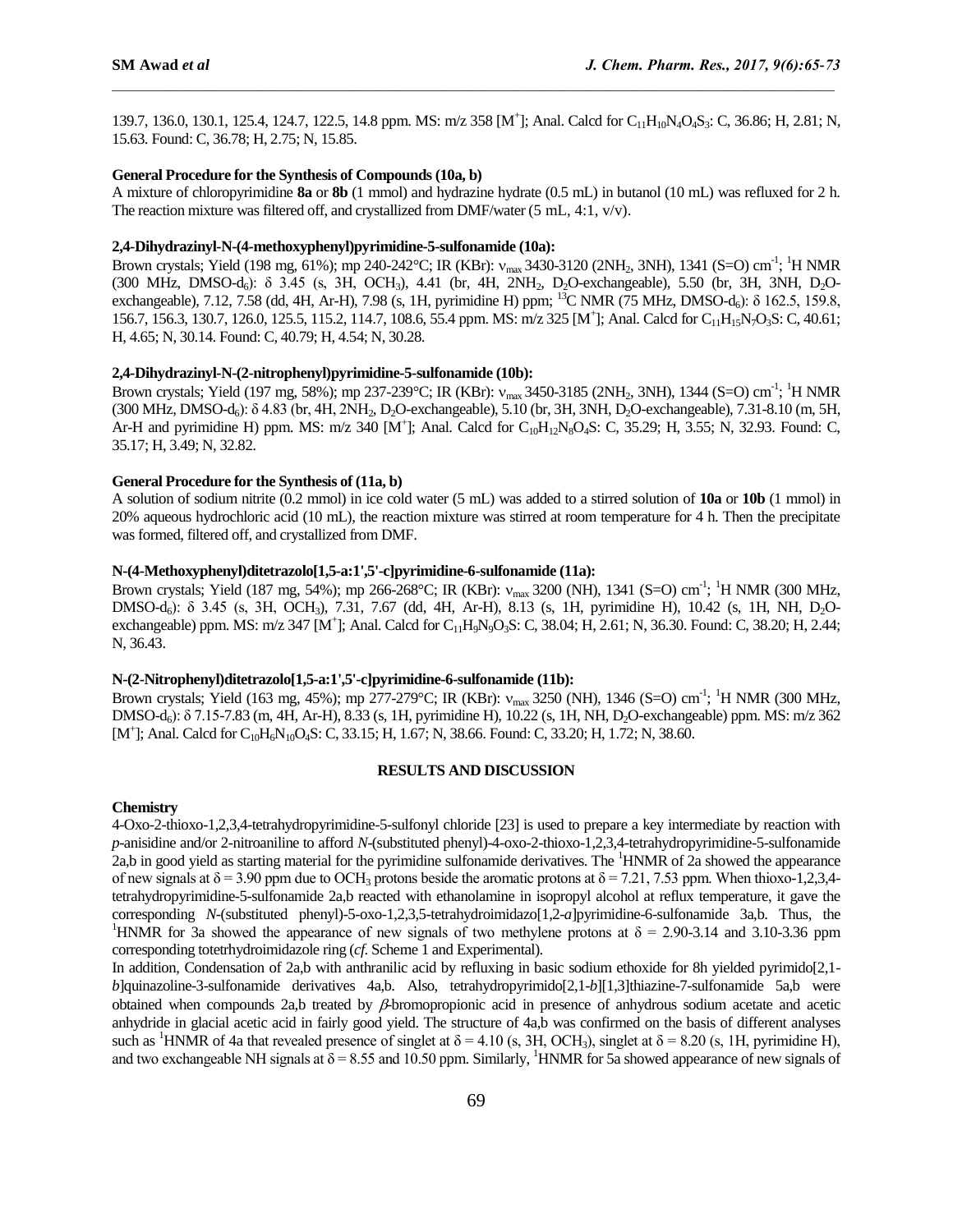methylene protons at  $\delta = 2.89, 3.20$  ppm, while the mass spectrum showed ion peak [M<sup>+</sup>] at m/z = 367, which fitted the calculated molecular weight  $(C_{14}H_{13}N_3O_5S_2)$ .

 $\mathcal{L}_\mathcal{L} = \mathcal{L}_\mathcal{L}$ 

Furthermore, refluxing of compounds 1a,b with methyl iodide in the presence of sodium ethoxide, the corresponding *S*methylpyrimidine sulfonamide derivatives 6a,b were obtained. The structure of the new compounds 6a,b is assigned on the basis of the full set of its spectral data (*cf*. Scheme 1 and Experimental).



**Scheme 1: Totetrhydroimidazole ring and spectral data**

In continuation of our study, we were exploring functionalization of compounds 6a,b that serve as building blocks in the synthesis of various bioactive molecules. Compounds 6a,b was refluxed for 15h with morpholine in methanol *via*  nucleophilic substitution to afford the corresponding morpholinopyrimidine derivatives 7a,b which confirmed on the basis of various analytical and spectroscopic analyses. The  ${}^{1}H$  NMR for 7a showed disappearance of the signals due to SCH<sub>3</sub>-groups protons and appearance of new signals of methylene protons at  $\delta = 2.90-3.71$  ppm, while the mass spectrum showed ion peak [M<sup>+</sup>] at  $m/z = 366$  which fitted the calculated molecular weight  $(C_{15}H_{18}N_4O_5S)$  (*cf.* Scheme 2 and Experimental).

Additionally, when compounds 6a,b were refluxed in phosphoryl chloride, the corresponding 4-chloropyrimidine derivatives 8a,b were obtained. The IR of compounds 8a,b showed absence of pyrimidine carbonyl group that detected previously in the parent compound. Finally, 4-thiolpyrimidines derivatives 9a,b or 4-hydrazino pyrimidine derivatives 10a,b were obtained via treatment of the previous 4-chloropyrimidine derivatives 8a,b with thiourea and/or hydrazine hydrate respectively, in good yield. The IR spectrum of compounds 9a showed thiol group stretching at 2320 cm<sup>-1</sup>. In addition, the <sup>1</sup>H NMR showed thiol group at  $\delta$  = 7.10 ppm and NH group (D<sub>2</sub>O exchangeable protons) at  $\delta$  = 10.40 ppm along with the other protons in their expected location supported the suggested structure (*cf*. Scheme 2 and Experimental).

Moreover, ditetrazolo-pyrimidine-6-sulfonamides 11a,b were synthesized in low yield by treatment of 10a,b with sodium nitrite and hydrochloric acid, the structure of the products was confirmed on the basis of their elemental analyses and spectral data. The IR spectrum of compound 11a revealed an absorption band at  $v3200$  cm<sup>-1</sup> characteristic to NH group with disappearance of the absorption band of  $NH_2$  detected previously in the parent. Its  $\rm{^{1}H}$  NMR spectrum revealed three singlet signals at  $\delta$  3.45, 8.13 and 10.42 ppm assignable to OCH<sub>3</sub> group, CH of pyrimidine ring and NH protons, respectively, besides aromatic protons at δ 7.31, 7.67 ppm. (*cf*. Experimental).

### *In vitro* **Antitumor Screening**

The synthesized compounds 2-20 were subjected to *in vitro* antitumor screening against human cancer cell lines using cell based disease oriented approach [26,27]. The tested compounds were used to evaluate their antitumor potency on four human tumor cell lines namely: hepatocellular carcinoma HepG2, caucasian breast adenocarcinoma MCF7, colon carcinoma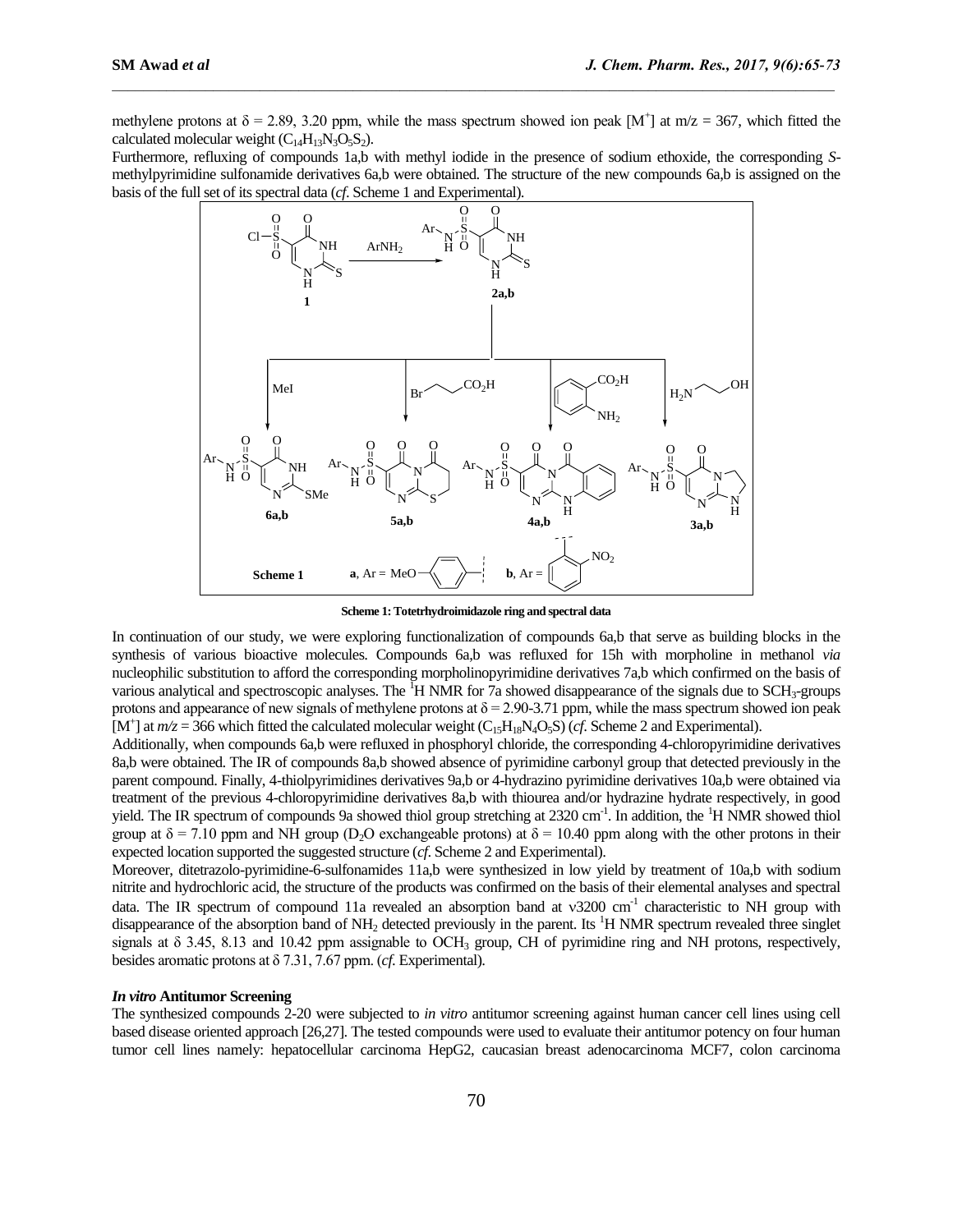

HCT116, and lung carcinoma A549. Cell viability was assessed by the mitochondrial dependent reduction of yellow MTT [3- (4,5-dimethylthiazol-2-yl)-2,5-diphenyl-tetrazolium bromide] to purple Formosan [28,29].

 $\mathcal{L}_\mathcal{L} = \mathcal{L}_\mathcal{L}$ 

**Scheme 2: Disappearance of the signals** 

The antitumor drug doxorubicin was used as positive control. In regard to the antitumor selectivity among the used tumor cell lines, compounds 3b, 5a and 6b proved to be selective toward A549 cell line with inhibition percentage values of 60.1, 67.5 and 52.4%, respectively; while compound 11a proved to be selective toward MCF7 cell line with inhibition percentage value of 70.5%; while compound 3b and 11a proved to be selective toward HCT116 cell line with inhibition percentage value of 65.1 and 61%, respectively; while compound 5b, 6a and 7b proved to be selective toward HepG2 cell line with inhibition percentage value of 76.5, 55.7 and 78%, respectively. Compounds 6a and 11a exhibited antitumor potency comparable to the standard drug doxorubicin, where, 6a showed inhibition percentage values of 82.6% against HCT116 cell line; while compound 11a exhibited inhibition percentage values of 93.9% toward HepG2 cell line (*cf*. Table 1).

| Code            | A-549 | $MCF-7$ | <b>HCT-116</b>                                                                               | HepG2 |
|-----------------|-------|---------|----------------------------------------------------------------------------------------------|-------|
| 2a              |       | 14.4    |                                                                                              | 12.6  |
| 2 <sub>b</sub>  | 13.4  | 26.2    | 14.6                                                                                         |       |
| 3a              | 4.1   | 23.9    |                                                                                              | 3.1   |
| 3 <sub>b</sub>  | 60.1  | 38.6    | 65.1                                                                                         | 45.3  |
| 4a              | 5.6   | 9.3     |                                                                                              |       |
| 4b              | 19.01 | 4.9     | 15.8                                                                                         | 7.9   |
| 5a              | 67.5  | 33.7    | 38.1                                                                                         | 18.8  |
| 5b              | 17.7  | 20.4    |                                                                                              | 76.5  |
| 6a              | 13.7  | 8.8     | 82.6                                                                                         | 55.7  |
| 6b              | 52.4  | 38.5    | 20.2                                                                                         | 4.4   |
| 7a              | 30.6  | 9.6     |                                                                                              | 11.6  |
| 7b              | 29.3  |         |                                                                                              | 78    |
| 11a             | 46.2  | 70.5    | 61                                                                                           | 93.9  |
| 11 <sub>b</sub> | 38.4  | 8       | Departs of 10 name $\Lambda$ , 540; Lynn, $\Lambda$ of 7; Depart Hot 116; Coloni HanC2; Lynn | 17.8  |

**Table 1: Inhibition percentage value of the most active antitumor compounds**

Results at 10 ppm: A-549: Lung; Mcf-7: Brest; Hct-116: Colon; HepG2: Liver

SAR (Structure Activity Relationship) showed high or moderate antitumor activity toward some of the tested compounds with inhibition percentage value ranging from 4.9 -70.5% for breast cell line (MCF-7), 3.1-93.9% for liver cell line (HepG2), 4.1-67.5% for lung cell line (A-549) and 14.6-82.6% for colon cell line (HCT-116) compared with both standard drugs. Pyrimidine sulfonamide with fused ring contributing bridgehead nitrogen atom such as, ditetrazolo-pyrimidine, tetrahydropyrimido[2,1-*b*][1,3]thiazine**,** and tetrahydroimidazo[1,2-*a*]pyrimidine are more potent than non-fused pyrimidine sulfonamide such as, *S*-methylpyrimidine and morpholinopyrimidine; this may be due to presence of phenyl ring carrying substituent at *para*-position. Compound 11a was highly specific for the four cell lines and shown to be vital for potency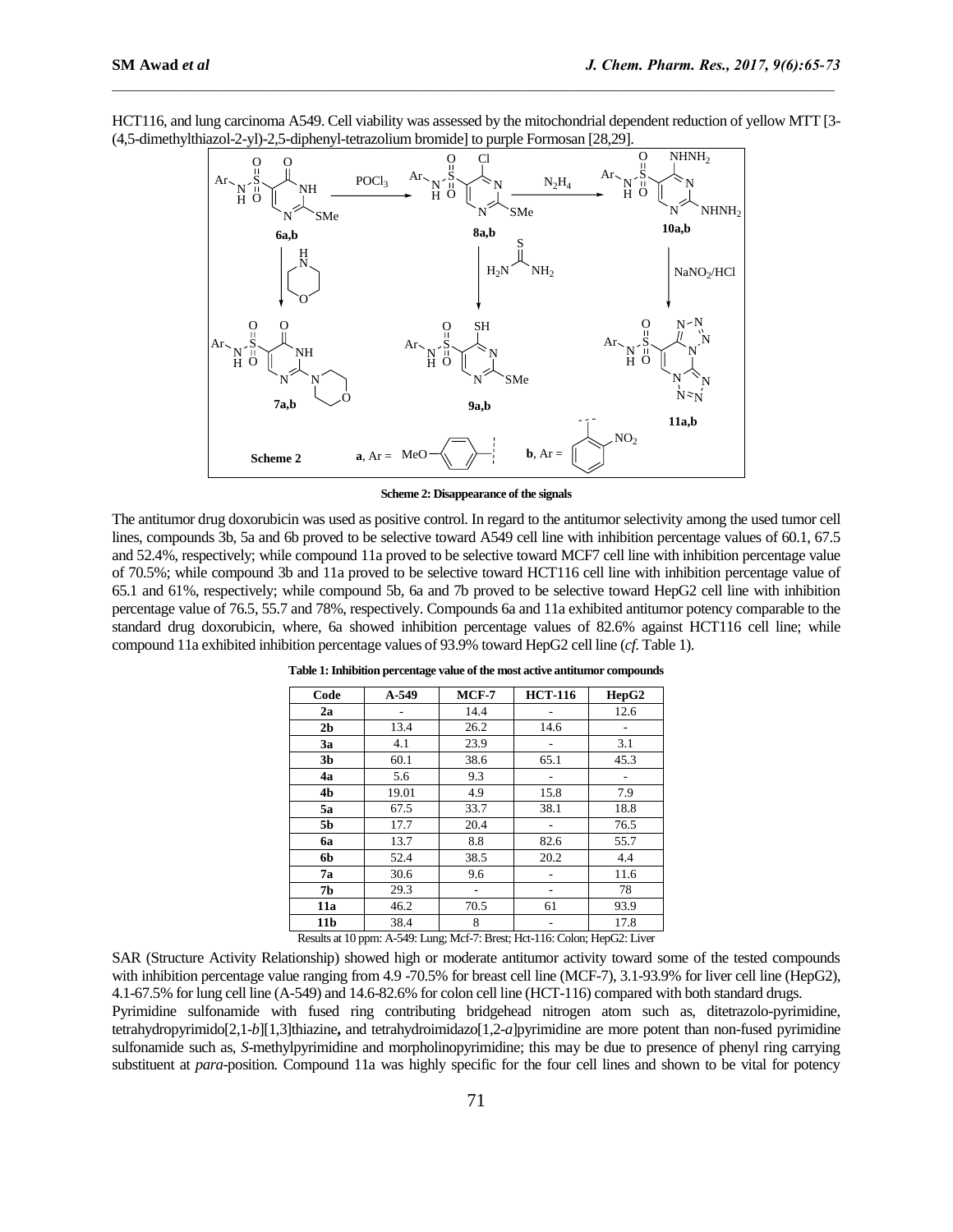against HepG2, while compound 6a shown potent activity against HCT-116 cell line. Cytotoxicity assay results showed that compounds 6a and 11a were the most potent anticancer agents with IC<sub>50</sub> between 8.88 and 19.25 *µM* against four different human cancer cell lines.

 $\mathcal{L}_\mathcal{L} = \mathcal{L}_\mathcal{L}$ 

### **CONCLUSION**

A new class of substituted pyrimidine sulfonamides were synthesized and their structures confirmed on the basis of elemental and spectroscopic analyses. In addition, their antitumor activity was evaluated toward a panel of four carcinoma cell lines compared with Doxorubicin as standard drug. Compounds 3b, 5a, 6a, 7b and 11a revealed moderate to high antitumor activities and SAR study showed high or moderate anti-tumor activity of some tested compounds with inhibition value ranging from 4.9-70.5% for breast cell line (MCF-7), 3.1-93.9% for liver cell line (HepG2), 4.1-67.5% for lung cell line (A-549) and 14.6-82.6% for colon cell line (HCT-116). Moreover, compounds 6a and 11a were the most potent anticancer agents with IC<sub>50</sub> between 8.88 and 19.25 *µM* against four different human cancer cell lines compared with the standard drug.

### **Anticancer Evaluation**

# **Cell culture:**

A549 (Lung carcinoma), HepG2 (human Liver c arcinoma), MCF7 (Human Breast Cancer) and HCT-116 (Human Colon Cancer) cell lines were obtained from Karolinska Institute, Stockholm, Sweden. All cells were maintained in RPMI 1640 (LonzaBiowahittkar) medium, except for MCF7 cancer cells that were maintained in DMEM medium (LonzaBiowahittkar). All the media were supplemented with 1% antibiotic-antimycotic mixture (10,000 u mL<sup>-1</sup> Potassium Penicillin (Biowest), 10,000 μg mL<sup>-1</sup> Streptomycin Sulfate (Biowest), 25 μg mL<sup>-1</sup> Amphotericin B (Biowest) and 1% L-glutamine (Biowest).

### **MTT cytotoxicity assay:**

The cell viability was investigated using MTT [3-(4,5-dimethylthiazol-2-yl)-2,5-diphenyl tetrazolium bromide] assay [28,29]. This reaction depends on the mitochondrial dependant reduction of yellow MTT into purple formazan. All the preceding steps were carried out in sterile laminar air flow cabinet Biosafty class II level (Baker, SG403INT, Sanford, ME, USA). All incubations were done at  $37^{\circ}$ C in 5% CO<sub>2</sub> incubator in humidified atmosphere (Sheldon, TC2323, Cornelius, OR, USA). Cells were seeded into 96-well microtiter plastic plates at the concentration of (104 cells per well) and allowed to adhere for 24 h. Media were aspirated and fresh medium (without serum) was added to the cells with various concentrations of the tested compounds (10, 5, 2.5 and 1.25  $\mu$ g mL<sup>-1</sup>) and incubated for 48 h. For the untreated cells (negative control), media were added instead of the tested compounds. A positive control Adrinamycin (Doxorubicin) [Mw = 579.99] was used as appositive control. Medium was aspirated and  $40 \mu L$  MTT salt (2.5  $\mu$ g mL<sup>-1</sup>) (BiobasicInc) was added to each well and incubated for further 4 h. To stop the reaction and dissolve any formed formazan crystals, 200 µL of 10% sodium dodicyl sulfate (SDS) added to each well and incubated overnight at 37°C. The amount of formazan product measured at 595 nm and a reference  $\lambda$ 620 nm as a background using a microplate reader (Bio-Rad Laboratories Inc., model 3350, Hercules, California, USA).

#### **REFERENCES**

- [1] G Maga; M Radi; MA Gerard; M Botta; E Ennifar. *Viruses*. **2010**, 2, 880-899.
- [2] SG Kristjan; W Zhichen; MD Suzan; CJ Lance; DC Lynn; M Chistopher. *Nucleos Nucleot Nucl*. **2004**, 23, 1929-1937.
- [3] MB Deshmukh; SM Salunkhe; DR Patil; PV Anbhule. *Eur J Med Chem*. **2009**, 44 (6), 2651-2654.
- [4] S Joseph; JM Burke. *J Biol Chem*. **1993**, 268, 24515-24518.
- [5] R Nadia; S Maria; T Anna. *Anticancer Agents Med Chem*. **2008**, 8, 342-349.
- [6] C Varaprasad; K Ramasamy; J Girardet; E Gunic; V Lai; W Zhony; Z Hong. *Bioorg Chem*. **2007**, 35, 25-34.
- [7] SM Moosad; AA Ramadan; HA Rania. *Acta Pharm*. **2009**, 59,145-158.
- [8] K Marcel; W Sergio; N Angela; D Yuxiang; H Andrew; M Hugues; LV Jonathan. *Antimicrob Agent Chemother*. **2007**, 51, 2991-2993.
- [9] CA Winter; EA Fisley; GW Nuss. *Drugs Proc Soc Exp Biol Med*. **1962**, 111, 544-547.
- [10] J Myung-Ho; O Chang-Hyun. *Bull Korean Chem Soc*. **2008**, 29, 2231-2236.
- [11] R Lavoie; G Bouchain; S Frechette; SH Woo; EA Khalil; S Leit; M Fournel; PT Yan; MC Trachy-Bourget; C Beaulieu; Z Li; J Besterman; D Delmore. *Bioorg Med Chem Lett*. **2001**, 11(21), 2847-2850.
- [12] E Nuti; E Orlandini; S Nencetti; A Rossello; A Innocenti; A Scozzafava; CT Supuran. *Bioorg Med Chem*. **2007**,15, 2298-2311.
- [13] CT Supuran; A Scozzafava; A Casini. *Med Res Rev*. **2003**, 23,146-189.